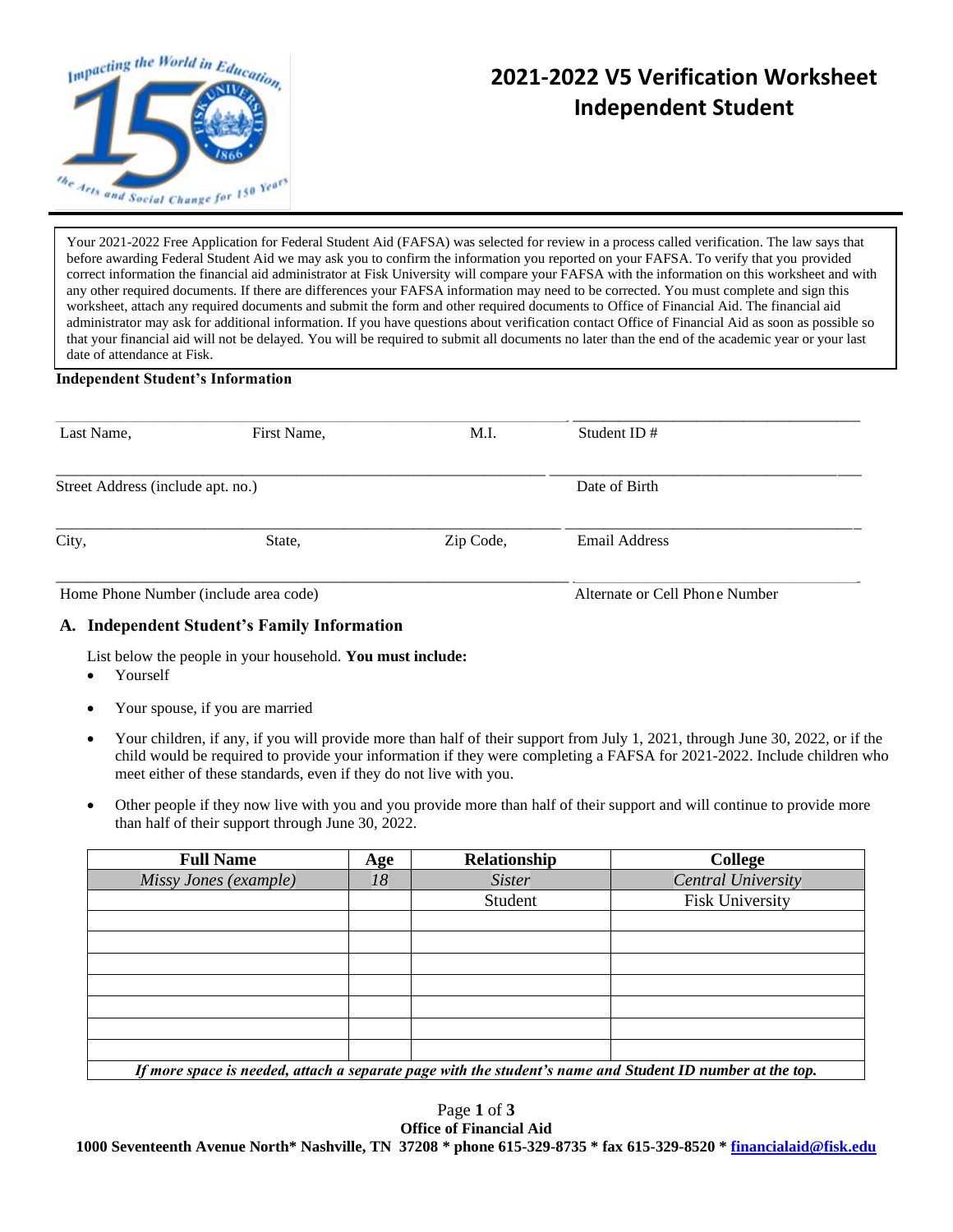### **B. Independent Student's Income Information to Be Verified**

1. **TAX RETURN FILERS** - *The best way to verify income is by using the IRS Data Retrieval Tool that is part of FAFSA on the Web. If the student has not already used the tool, go to FAFSA.gov, log in to the student's FAFSA record, select "Make FAFSA Corrections," and navigate to the Financial Information section of the form. From there, follow the instructions to determine if the student is eligible to use the IRS Data Retrieval Tool to transfer 2019 IRS income tax information into the student's FAFSA. It takes up to two weeks for IRS income information to be available for the IRS Data Retrieval Tool for electronic IRS tax return filers, and up to eight weeks for paper IRS tax return filers.*

## **Check only ONE box in the section below if you filed a 2019 tax return.**

☐ Check here if, when you (and, if married, the student's spouse) filed the FAFSA**, you used, or will use**, the **IRS Data Retrieval Tool (DRT)** to transfer your 2019 IRS tax information to your FAFSA, and **skip to section C.**

☐ Check here if you (and, if married, the students spouse) **did not** use the **IRS Data Retrieval Tool (DRT) when you filed the FAFSA**. Send/email a copy of your 2019 IRS Tax Return Transcript or signed 2019 Federal Tax Return to the Office of Financial Aid. Contact the IRS at<http://www.irs.gov/Individuals/Get-Transcript> or 1-800-908-9946 to request a copy of your 2019 IRS Tax Return Transcript, and **skip to section C.**

### 2. **NONFILERS** (Did not file a Tax Return)

### **Check only ONE box in the section below if you DID NOT file a 2019 tax return, list every employer even if they did not issue an IRS W-2 form.**

 $\Box$  The student (and, if married, the students spouse) was not employed and had no income earned from work in 2019.

 $\Box$  The student (and, if married, the students spouse) was employed in 2019 and has listed below the names of all the student's employers, the amount earned from each employer in 2019 even if they did not receive an IRS W<sub>2</sub> form, and whether an IRS W-<sub>2</sub> form is attached. Attach copies of all 2019 IRS W-<sub>2</sub> forms issued to the student by employers.

| <b>Student Employer's Name</b>                                                                            | <b>2019 Amount Earned</b> | <b>Check if W-2 Attached</b> |  |  |  |
|-----------------------------------------------------------------------------------------------------------|---------------------------|------------------------------|--|--|--|
| Suzy's Auto body Shop (example)                                                                           | $$2,000$ (example)        |                              |  |  |  |
|                                                                                                           |                           |                              |  |  |  |
|                                                                                                           |                           |                              |  |  |  |
|                                                                                                           |                           |                              |  |  |  |
| If more space is needed, attach a separate page with the student's name and Student ID Number at the top. |                           |                              |  |  |  |

#### (Do not enter amounts in the box below if the student/spouse FILED a Tax Return)